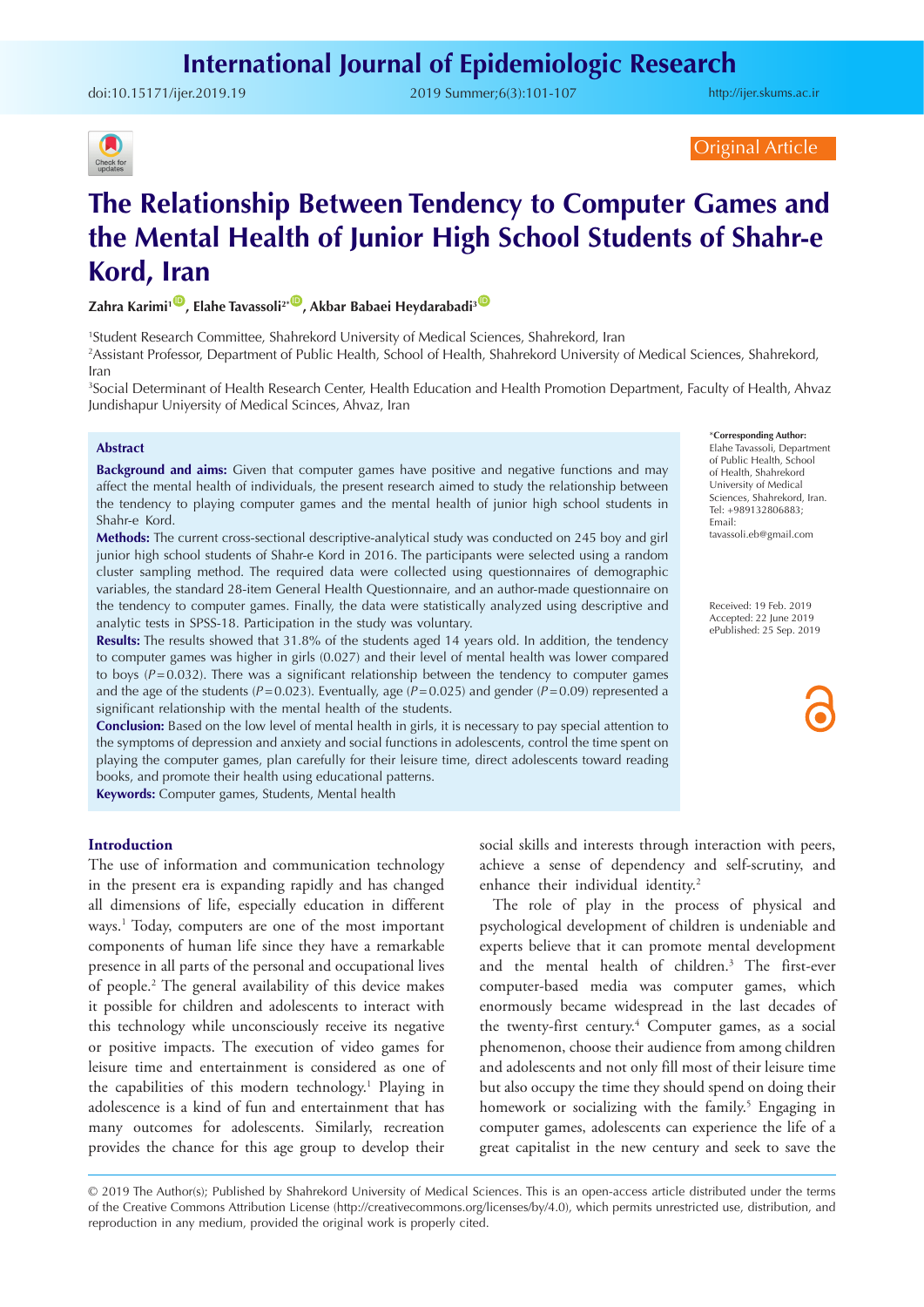world and fight like a pilot or soldier with a huge enemy in the form of fantasy heroes.<sup>5</sup> In addition, these types of games can have special negative or positive effects on the performance and functions of adolescents.6 For example, they can weaken the spirit of collectivism and cause poor family relationships, as well as boredom, aggression, and restlessness in children and adolescents.7 The main reasons for children and adolescents' tendency to computer games include attractiveness, easy accessibility, the lack of proper planning of parents for their children' leisure time, and the lack of access to appropriate sports and recreational facilities. Playing computer games for a long time culminates in multiple physical, psychological and social consequences in individuals.1 In addition, it replaces social activities with parents and the family. In fact, playing computer games is used as a means of keeping children quiet.1 A study conducted by Peng and Hsieh in the United States indicated that almost one in ten children or adolescents accustomed to computer games showed some symptoms of addiction in their behaviors.<sup>8</sup> Therefore, children and adolescents are the most important group who are exposed to the effects of computer games. The age of starting computer games is 7 and reaches its peak in the age of 12-13. It seems that psychological effects are the most important consequences of such games.<sup>6</sup> [Kasiri Dolatabadi](https://www.ncbi.nlm.nih.gov/pubmed/?term=Dolatabadi NK%5BAuthor%5D&cauthor=true&cauthor_uid=24083270) et al also reported that 55.3% of girls and 76.9% of boys played computer games.<sup>9</sup> Accordingly, measuring the psychological effects of computer games on children and adolescents and obtaining a clear outlook of these games can help the researchers in dealing with individuals affected by computer games, leading to correct and accurate planning in this field. Hence, the present research sought to study the relationship between the tendency to computer games and the mental health of junior high school students in Shahr-e Kord.

## **Method**

The present research was a cross-sectional descriptiveanalytical study conducted in 2016. The statistical population consisted of boy and girl junior high school students in Shahr-e Kord in 2016.

The sample size was determined to be 245 at a 95% confidence interval.

$$
n = \frac{(Z1 - \alpha/2)^2 \times (s^2)}{(d)^2} = \frac{(1/96)^2 \times (4^2)}{\left(\frac{1}{g} \times 4\right)^2} \frac{61/46}{1025} = 245
$$

The participants were selected using a random cluster sampling technique. Then, the researchers visited the General Directorate of Education in Chaharmahal and Bakhtiari province to make the necessary coordination with the health experts of that organization and brief them about the research objectives and procedure. Next, they referred to District 1 of Shahr-e Kord Education Department to obtain permission. Among the junior high schools for the girls and boys in this district, four

high schools (two for boys and two for girls) were selected based on the sample size (131 girls and 114 boys). After making the necessary coordination with the principal and teachers of the selected schools, random sampling was conducted using the list of attendance and absence. The selected students entered the study after obtaining their oral consent. Furthermore, the inclusion criteria were the presentation of an informed written consent form, voluntary participation in all stages of the study, and being a junior high school student in public schools. The exclusion criteria included an unwillingness for participation, along with incomplete or incorrect filling out of the questionnaires. In addition, students with known psychological illness or those who were regularly taking medicine (based on the health records available at the school) were excluded from the study. It is noteworthy that the researchers attempted to set the study time in a way not to interfere with the times the students were exposed to stresses and tensions such as the exam time.

The required data were collected using three questionnaires. The general information of participants was obtained utilizing a demographic questionnaire (including data on age, gender, parent's job, and parent's educational attainment). Moreover, the tendency to computer games was measured using an author-made questionnaire.

Likewise, to evaluate the face validity, a full list of the items was set and given to a group of girls and boys with the demographic, economic, and social features parallel to the target population. Aiming at the qualitative estimation of the content validity, five experts were requested to check the amount of the coverage of the concept and subscales by the used statements. Additionally, the reliability of the form was assessed by content consistency method. Cronbach's alpha coefficient of this questionnaire was equal to 0.67.

This questionnaire contained 12 items (e.g., I think that life is not attractive without computer games) that were scored based on a 5-point Likert-type scale (from total agree to totally disagree). In addition, the standard 28-item General Health Questionnaire (GHQ) was used to measure the general health of the students. Cronbach alpha coefficient of this questionnaire was reported to be 0.85 by Noorbala et al.<sup>10</sup> The GHQ was first developed by Goldberg in 1972 and was widely used to diagnose mild psychological symptoms such as depression and anxiety, physical symptoms, and social functions in various situations.<sup>10</sup> Items 1-7 were related to somatic symptoms (e.g., Have you felt that you need a supplementary medicine during the past month?), items 8-14 dealt with anxiety (e.g., Have you experienced insomnia because of anxiety during the past month?), items 15-21 measured social dysfunction (e.g., Have you experienced the situation over the past month to spend more time on doing things?), and items 22-28 dealt with depression (e.g., Have you ever thought of committing suicide during the past month?).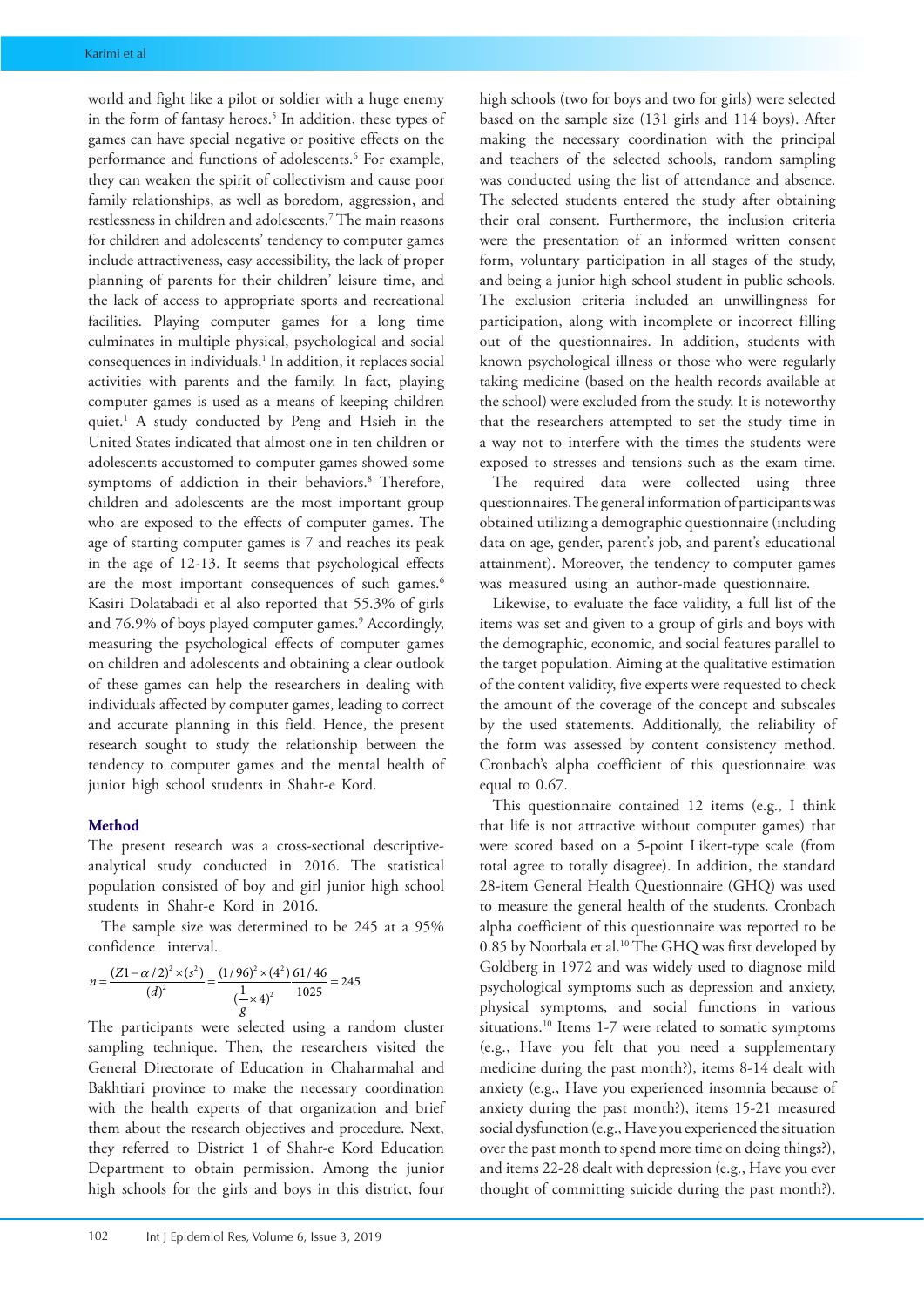These items were scored based on a 4-point Likert-type scale (ranging from at all, as usual, more than usual, to much more than usual). To summarize the scores, A, B, C, and D were assigned to scores 0, 1, 2, and 3. Further, scores over 6 on each scale and scores over 22, in general, indicated the symptoms of the disease. It should be noted that the higher the mental health score represented the lower level of mental health (Table 1).

The obtained data were analyzed in SPSS-18 using descriptive statistics (i.e., mean, standard deviation, number, and percentage) and analytic statistics. Pearson correlation test was applied to measure the relationship of demographic variables with the tendency to computer games and mental health. In addition, independent t-test and ANOVA test were employed to compare boys and girls in terms of the tendency to computer games and different dimensions of mental health. The level of significance was determined to be 0.05.

## **Results**

The study population comprised 245 students including 131 girls (53.5%) and 114 boys (46.5%). Based on the results, 53.5% (131) of the participants of this study were girls, 42% (103) of them aged 13 and 31.8% (78 students) were 14 years old. As regards parental job, 80% of mothers (196) were housewives, 53.9% (132) of fathers were selfemployed, and 38.8% (95) of fathers were employees. Based on the study results, 36.7% (90) of mothers and 35.5% (87) of fathers had a high school diploma and 27.3% of fathers had a bachelor's degree (Table 2).

The mean score of the tendency to computer games was equal to 48.03±14.12 and 57.02±18.27 for boys and girls, respectively. There was no significant relationship between the tendency to computer games and mental health in boys (r=-0.114, *P*=0.377), whereas an inverse and significant relationship was observed between the tendency to computer games and mental health among the girls (r=-0.243, *P*=0.041). The results also indicated that the mean of the mental health score of the girls was equal to 31.14±16.21 (Table 3).

The findings further revealed that social function obtained the highest mean score in both boy (10.39±3.95) and girl (11.65±3.60) groups (i.e., both girls and boys represented more symptoms of the disease in this regard). The lowest mean score in girls was related to somatic

#### **Table 1.** Scores on Each Subscale of the GHQ

| <b>Subscales</b> | Scores on<br><b>Subscales</b> | Scores on the Whole<br><b>Questionnaire</b> |  |  |
|------------------|-------------------------------|---------------------------------------------|--|--|
| No or minimum    | $0 - 6$                       | $0-22$                                      |  |  |
| Mild             | $7 - 11$                      | 23-40                                       |  |  |
| Moderate         | $12 - 16$                     | $41 - 60$                                   |  |  |
| Severe           | $17 - 21$                     | 61-84                                       |  |  |

Note. GHQ: General health questionnaire.

dimension (6.08±3.99), while the lowest mean score in boys was observed concerning depression (4.17±4.95). In other words, boys were healthier in this dimension. In general, the mental health of boys was better than that of the girls in all areas (Table 4).

As shown in Figure 1, the general health level of many of the students was unfavorable in this study. This was more prominent in girls and the number of girls suffering from a mental health disorder was more compared to boys.

There was a significant relationship between the tendency to computer games and the age of the students (*P*=0.023). In other words, the tendency to computer games increased with an increase in students' age. The results also demonstrated a significant relationship between the tendency to computer games and gender (*P*=0.027) so that the tendency to computer games was higher in girls when compared to boys.

Furthermore, an inverse and significant relationship was found between mental health and the age of the students (*P*=0.025). This means that younger students were in better

**Table 2.** Demographic Characteristic of the Studied Girl Adolescents

| <b>Variables</b>         | <b>Subgroups</b> | <b>Number</b> | $\frac{0}{0}$ |
|--------------------------|------------------|---------------|---------------|
|                          | 12 years         | 30            | 12.2          |
|                          | 13 years         | 103           | 42            |
| Age                      | 14 years         | 78            | 31.8          |
|                          | 15 years         | 34            | 13.9          |
|                          | Girls            | 131           | 53.5          |
| Gender                   | <b>Boys</b>      | 114           | 46.5          |
|                          | Middle school    | 43            | 17.6          |
|                          | High school      | 22            | 9             |
| Father's education level | Diploma          | 87            | 35.5          |
|                          | Associate degree | 26            | 10.6          |
|                          | Bachelor degree  | 67            | 27.3          |
|                          | Middle school    | 50            | 20.4          |
|                          | High school      | 29            | 11.8          |
| Mother's education level | Diploma          | 90            | 36.7          |
|                          | Associate degree | 31            | 12.7          |
|                          | Bachelor degree  | 45            | 18.4          |
|                          | Unemployed       | 18            | 7.3           |
| Father's job             | Self-employed    | 132           | 53.9          |
|                          | Employee         | 95            | 38.8          |
|                          | Housewife        | 196           | 80            |
| Mother's job             | Employee         | 49            | 20            |

**Table 3.** The Mean and Standard Deviation of the Tendency to Computer Games and Mental Health of Students Under Study

| Variable                   | Girls         | <b>Boys</b>                         | P Value  |  |
|----------------------------|---------------|-------------------------------------|----------|--|
|                            | Mean $\pm$ SD | Mean $\pm$ SD                       |          |  |
| Tendency to computer games |               | $57.02 \pm 18.27$ $48.03 \pm 14.12$ | $0.003*$ |  |
| Mental health              |               | $31.14+16.21$ $25.73+12.33$         | $0.032*$ |  |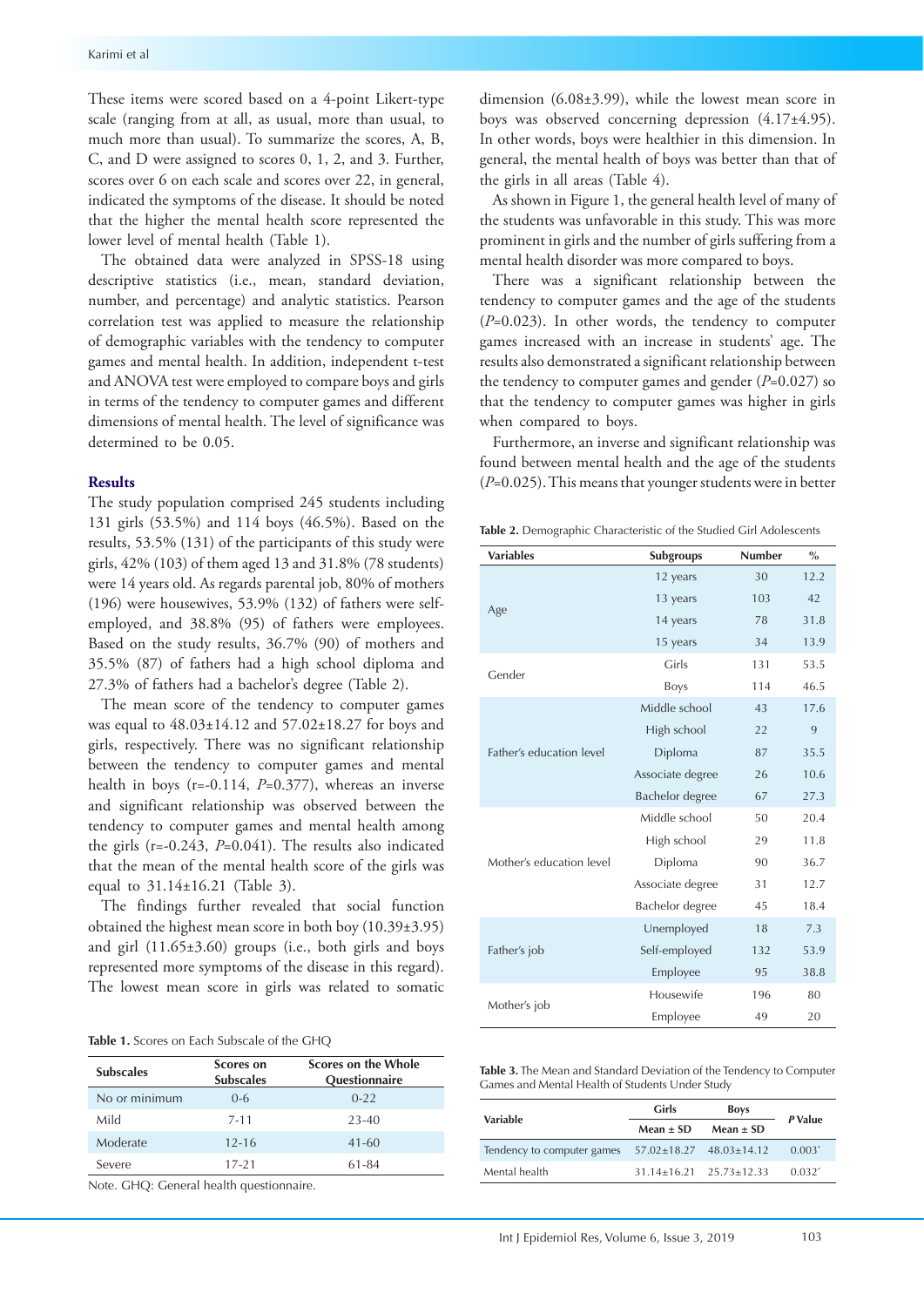**Table 4.** The Mean and Standard Deviation of Different Dimensions of Mental Health in Students Under Investigation

| Dimensions of Mental Health | Girls            | <b>Boys</b>    | P Value   |  |
|-----------------------------|------------------|----------------|-----------|--|
|                             | Mean $\pm$ SD    | Mean $\pm$ SD  |           |  |
| Somatic symptoms            | $6.08 + 3.99$    | $5.35 + 3.59$  | 0.064     |  |
| Anxiety and sleep disorders | $7.01 + 5.74$    | $5.66 + 4.10$  | $0.024*$  |  |
| Social function             | $11.65 \pm 3.60$ | $10.39 + 3.95$ | $0.016^*$ |  |
| Depression symptoms         | $6.51 + 6.77$    | $4.17 + 4.95$  | $0.003*$  |  |

Note. \**P*<0.05



**Figure 1** Classification of Mental Health Status in Students Under Investigation.

mental health status. Moreover, an inverse and significant relationship was observed between mental health and the gender of the students (*P*=0.032), indicating that male students had a higher level of mental health (Table 5).

### **Discussion**

The present study aimed to investigate the relationship between the tendency to computer games and mental health of junior high school students in Shahr-e Kord.

According to the study results, the highest mean score of mental health was attributed to social function (the participants demonstrated more symptoms of the disease in this respect), followed by the dimensions of anxiety and sleep disorders, depression, and somatic symptoms. This implies that the participants were healthier in terms of somatic dimension compared to the other dimensions. In a study conducted by Mousavi-Moghadam et al,<sup>11</sup> the highest mean score of mental health was reported about anxiety and then depression dimensions. The age of junior high school students overlaps the age of puberty. Therefore, the higher anxiety score of students in this age group may be due to the fear of the future and the signs of puberty. Similarly, Ramezani et al<sup>3</sup> observed that students who were still engaged in computer games and

**Table 5.** Comparison of the Mean of the Tendency to Computer Games and Mental Health Considering Demographic Variables

| <b>Variable</b>                 | Subgroups        | <b>Tendency to Computer Games</b> | P Value              | <b>Mental Health</b> | <b>P</b> Value |
|---------------------------------|------------------|-----------------------------------|----------------------|----------------------|----------------|
| Age $(y)$                       | 12               | $60.26 \pm 18.52$                 |                      | $48.01 \pm 12.62$    | $0.025*$       |
|                                 | 13               | 59.68±17.26                       | $0.023*$             | 49.29±12.83          |                |
|                                 | 14               | $61.18 \pm 20.74$                 |                      | $56.17 \pm 8.51$     |                |
|                                 | 15               | $65.83 \pm 15.96$                 |                      | 51.57±14.54          |                |
| Gender                          | Girl             | $60.43 \pm 19.18$                 |                      | 31.14±16.21          | $0.032*$       |
|                                 | Boy              | 57.02±18.27                       | $0.027$ <sup>*</sup> | $25.73 \pm 12.33$    |                |
| Father's educational attainment | Middle school    | 55.05±20.99                       |                      | $53.14 \pm 8.95$     | 0.878          |
|                                 | High school      | $62.50 \pm 17.49$                 |                      | $51.03 \pm 11.84$    |                |
|                                 | Diploma          | $61.36 \pm 19.67$                 | 0.841                | $47.81 \pm 14.11$    |                |
|                                 | Associate degree | $60.98 \pm 13.86$                 |                      | 48.67±14.56          |                |
|                                 | Bachelor degree  | $64.47 \pm 16.51$                 |                      | $48.95 \pm 13.51$    |                |
|                                 | Middle school    | 56.82±21.37                       | 0.496                | $53.61 \pm 1.23$     | 0.881          |
|                                 | High school      | 55.24±22.86                       |                      | 51.18±11.37          |                |
| Mother's educational attainment | Diploma          | $62.25 \pm 17.67$                 |                      | 52.36±13.80          |                |
|                                 | Associate degree | $61.69 \pm 16.62$                 |                      | 48.17±16.68          |                |
|                                 | Bachelor degree  | $57.33 \pm 15.40$                 |                      | 48.19±13.11          |                |
| Father's job                    | Unemployed       | 58.47±21.88                       |                      | $51.23 \pm 12.49$    |                |
|                                 | Self-employed    | 60.76±19.02                       | 0.346                | 49.47±13.10          | 0.753          |
|                                 | Employee         | 61.97±17.94                       |                      | $49.52 \pm 12.69$    |                |
| Mother's job                    | Housewife        | $61.16 \pm 17.87$                 | 0.562                | 50.06±12.90          | 0.531          |
|                                 | Employee         | $63.02 \pm 16.91$                 |                      | 49.64±12.68          |                |

Note. \**P*<0.05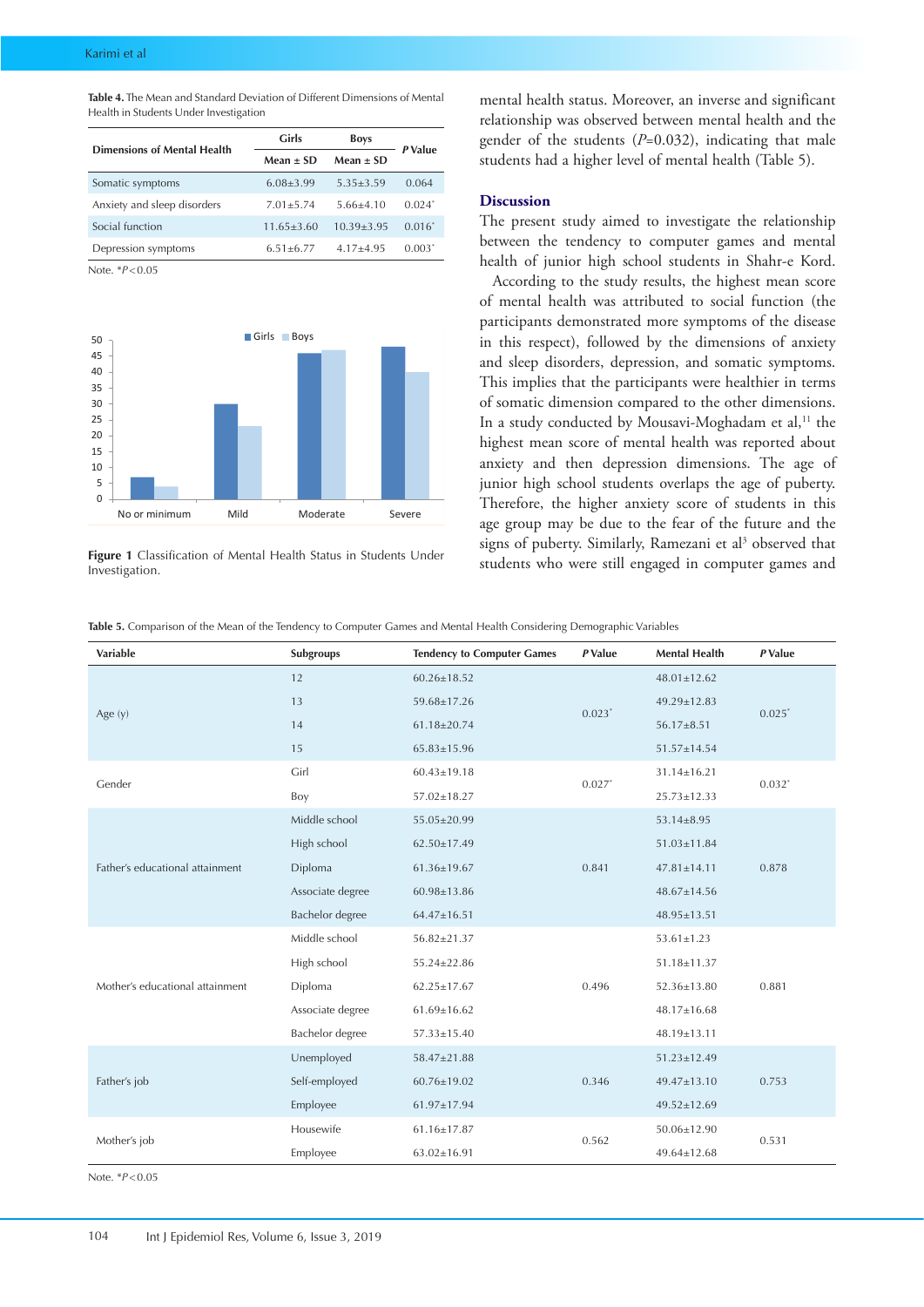imitated the game motions after playing obtained higher scores on depression and their general health was lower. The findings of Mousavi-Moghadam et al<sup>11</sup> showed that age has a significant relationship with somatic, depression, and the social dimensions of mental health, namely, the general health score increases with an increase in age. This indicates that younger students are in a better status of general health, which is consistent with the findings of the present study. The mean score of general health dimension among Sabzevar students was reported to be 46.36±15.29 and mental disorders were higher in women as compared to men 12.

Likewise, Shobeiri et al<sup>13</sup> found a significant relationship between the amount of playing computer games and mental health among the elementary students of Tehran. They showed that the students who do not play computer games are in a much better condition in terms of mental health in all dimensions (i.e., aggression, depression, anxiety, interpersonal sensitivity, and somatic symptoms) compared to those who play these games much or less. This is in line with the findings of the present study and Saffarian Hamedani et al<sup>1</sup> In another study by Yousefi et al, it was shown that there is a significant relationship between higher education attainment and the mental health of girls and women. In addition, their results indicated that employed women are in better mental health than unemployed ones.<sup>14</sup>

Psychologically speaking, increased aggression and violent behaviors, addiction to computer, depression, and anxiety are some of the negative consequences of computer games.1 In fact, students who have more addiction to computer games are more aggressive, anxious, and depressed.<sup>13</sup> Saffarian Hamedani et al<sup>1</sup> claimed that playing computer games has a negative relationship with mental health status and directly affects the frequency of aggressive behaviors, anxiety, depression, and the isolation of adolescents. Although the harms of computer games outweigh their benefits, they have both positive and negative functions. Positive functions include the evolution of personality and behavior, development of talents, creativity, as well as concentration and power, increased intelligence, and the enhancement of artistic taste, cultural transfer, and the like. On the other hand, negative functions encompass the lack of proper education for children and adolescents, the incorrect introduction of computer games to them, and unfamiliarity of users with the computer language.7 Akbari et al also confirmed the negative effects of computer games on emotions and the behavior of adolescents.<sup>6</sup> Moreover, the disadvantages of these games are classified into physical damages, psychoeducational damages (an increased sense of aggression and isolationism), and negative effects on family relationships.<sup>1</sup> Most families believe that there is a constant intellectual intervention in playing computer games. However, the reality is that this is not an intellectual intervention, but computer games cheat the brain cells.

In addition, only a few fingers are involved in playing computer games. According to Ganther, the potential psychological effects are more tangible and harmful than the perceived harms caused by the continuous use of the computer. Further, anxiety and stress-related reactions to the use of this new technology have led to the coinage of a new term called "cyberphobia".13

The excessive use of the internet and mobile phones can lead to psychological damages, violence, distraction, and sleep disorders in students. It can also play a major role in the lack of social control of the students by the community and family.15

Similarly, Chou et al found that depression, anxiety, suicide, aggression, violence, and antisocial behavior are more frequent among students who are addicted to the internet.<sup>16</sup>

In the present study, no significant relationship was observed between the tendency to computer games and parental job and educational attainment. In a study conducted by Shaverdi et al, it was shown that mothers with higher educational attainment and higher-rank jobs have children who do not spend much time playing computer games and vice versa. Therefore, maternal educational attainment and job is a decisive factor in the time children spend on playing computer games. In other words, mothers have more influence on their children and children of young and educated mothers allocate less time for playing these games.<sup>5</sup>

The age of father led to no significant difference between the two groups since mothers are more in contact with their children and have more influence on them. Nevertheless, paternal educational attainment also made a difference between the two groups. Accordingly, the results showed that fathers with higher educational attainment have more control over their children and thus their children spend less time playing computer games.<sup>5</sup> The study findings also indicated that retired or self-employed fathers have children who play computer games less. Overall, parental age, educational attainment, and job caused a significant difference between the two groups. In addition, the influence of mothers on children was more obvious than fathers.<sup>5</sup>

In this study, the general health of many of the participants was in an unfavorable level, which is inconsistent with the findings of Mousavi-Moghadam et al,<sup>11</sup> who reported that the general health level of the majority of the studied students was favorable. Sadeghian et al18 also showed that the general health of many of the students was unfavorable.

There was a significant relationship between mental health and gender, as men were in a better status of mental health than women. This can be attributed to women's need for more attention and support or their different hormonal patterns that lead to a lower level of mental health, while a higher level of stress and anxiety.<sup>17</sup>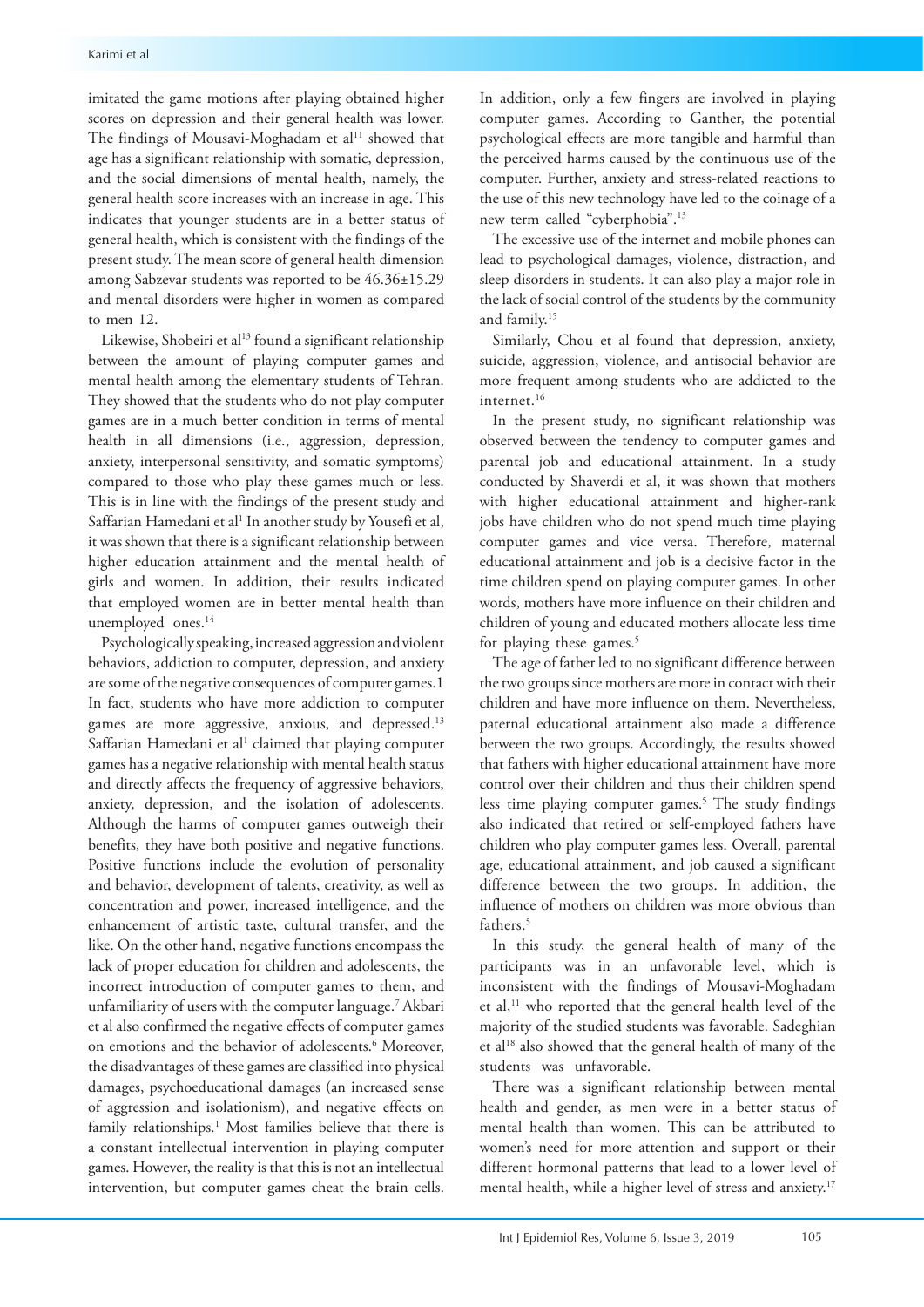This is consistent with the findings of the present study where male students had a higher level of mental health compared to female ones.

In another study by Kouhi, the prevalence of addiction to computer games was reported to be 50.5% and addiction to these games was above the average among the students. In addition, an inverse relationship was observed between addiction to computer games and the mental health of students. In other words, the mental health of students who were more addicted to computer games was in a lower level and vice versa, which corroborates the findings of the present study about the girls.19 It should be noted that mental health is a concept reflecting our feeling and function in the face of different situations of life. In fact, mental health refers to a balanced behavior in harmony with society, recognition, and the acceptance of social realities, along with the balanced satisfaction of personal needs.20

## **Limitations of the Study**

Some of the study limitations included accessibility to only junior high school students, the lack of the cooperation of some schools, and sampling on only two high schools for girls and two high schools for boys in a certain district. These may reduce the generalizability of the findings. Therefore, it is recommended to conduct more studies on larger sample sizes and in multiple schools of different geographical locations.

## **Conclusions**

In general, the results of the present study demonstrated that the general health of many of the participants was in an unfavorable level, and overall, girls with a lower level of mental health represented a higher tendency to computer games. According to the study results, families, education departments, and the government should have full and careful monitoring in this field in order to reduce possible destructive damages. In addition, the expansion of the culture of reading, the development of attractive and diverse sports facilities, and the promotion of community awareness through media can be effective in the reduction of inactivity among students and the improvement of their mental health.

## **Ethical Approval**

The study was approved at the Student Research Committee of Shahr-e Kord University of Medical Sciences (under the code of ethics IR.SKUMS. REC.1395.154) and a letter of recom-mendation was

obtained from the university.

# **Conflict of Interest Disclosures**

None.

# **Funding/Support**

The present paper was extracted from a research project (No. 2195) which was financially sup-ported by the Student Research Committee of Shahr-e Kord University of Medical Sciences.

# **Acknowledgments**

The authors would like to thank the Student Research Committee and the Research Deputy of Shahr-e Kord University of Medical Sciences and all students who participated in this research.

#### **References**

- 1. Saffarian Hamedani S, Abdollahi M, Daeizadeh H, Bayat Y. The relationship between the amount of playing computer games and students' mental health and academic performance. Information and Communication Technology in Educational Sciences. 2013;3(11):5-20. [Persian].
- 2. Haratian N, Nozari M. The impact of computer games on sympathy teenagers. Ravanshenasi and Din. 2010;4:121-40. [Persian].
- 3. Ramezani F, Ayati M. The effects of computer games on public health school student's. 6th International Congress on Child and Adolescent Psychiatry; 2012. [Persian].
- 4. Forghani M, Alizadeh A. Evaluation of young people's use of computer games and the factors affecting it. Journal of Social Science. 2004;38-39:1-29. [Persian].
- 5. Shaverdi T, Shaverdi SH. Review Comments Children, teenagers and mothers social effects of computer games. Journal of Cultural Research. 2006;7(2):47-76. [Persian].
- 6. Akbari R, Jowkar B. The effect of multi-user computer games war on the emotional and behavioral disorders in adolescents. 6th International Congress on Child and Adolescent Psychiatry; 2013. [Persian].
- 7. Azizullah Agha Babaei A, Abdollahi R, Bagheri S, Bagheri M. Psychosocial effects of computer games on the students. The first National Congress of cyberspace and social problems emerging in 2012. [Persian].
- 8. Peng W, Hsieh G. The influence of competition, cooperation, and player relationship in a motor performance centered computer game. Comput Human Behav. 2012;28(6):2100-6. doi: 10.1016/j.chb.2012.06.014.
- 9. Kasiri Dolatabadi N, Eslami AA, Mostafavi F, Hassanzade A, Moradi A. The relationship between computer games and quality of life in adolescents. J Educ Health Promot. 2013;2:20. doi: 10.4103/2277-9531.112691.
- 10. Noorbala AA, Bagheri Yazdi SA, Yasamy MT, Mohammad K. Mental health survey of the adult population in Iran. Br J Psychiatry. 2004;184:70-3. doi: 10.1192/bjp.184.1.70.
- 11. Mousavi-Moghadam S, Tavan H, Sayehmiri K, Nadery S. General Health Status of Male and Female Students in Junior Schools of Ilam City in 2012. Scientific Journal of Ilam University of Medical Sciences. 2013;22(2):57-65. [Persian].
- 12. Naemi AM, Faghihi S. The relationship between general health and risky behaviors in sabzevar university students. Journal of Sabzevar University of Medical Sciences. 2015;22(3):436-43. [Persian].13. Shobeiri SM, Nozari F, Koohi E, Meiboudi H, Leilapour N, Rashidi S. Impact of Computer Games on Mental Health of Students. Iranian Journal of Psychiatric Nursing. 2016;4(4):1-6. doi: 10.21859/ijpn-04041. [Persian].
- 13. Yousefi A, Baratali M, Erfan A. The relationship between mental health, employment and having higher education among female students of Isfahan University of Medical Sciences. Iranian Journal of Medical Education. 2011;10(5):748-54. Persian.